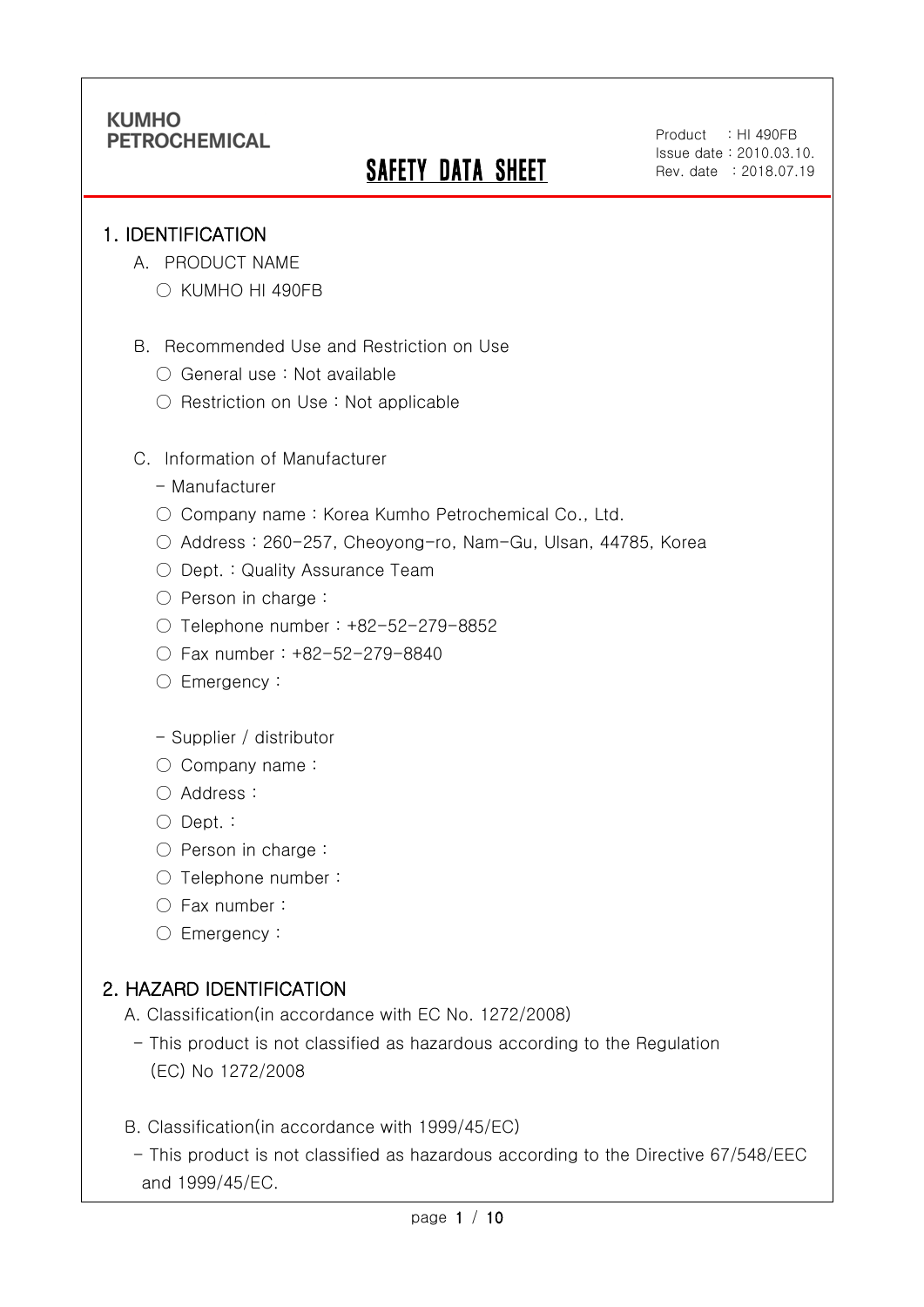Ī

# **SAFETY DATA SHEET**

#### C. GHS label elements

- Hazard symbols : Not applicable
- $\bigcirc$  Signal word : Not applicable
- Hazard statement : Not applicable
- Precautionary statements : Not applicable
- D. Other hazards which do not result in classification:
	- NFPA rating: (0~4 steps) : Health=0, Flammability=1, Reactivity=0

### 3. COMPOSITION/INFORMATION ON INGREDIENTS

| Chemical name             | CAS No./ECL No./EINECS No. | Contents(%) |
|---------------------------|----------------------------|-------------|
| Butadiene-Styrene polymer | 9003-53-6/KE-13257/-       | $95 - 100$  |
| Additives                 | Proprietary                | ი~5         |

※ Reference No. : ECL(Registration number of Korean Existing Chemical List) EINECS(Registration number of Europe Existing Chemical List)

### 4. FIRST-AID MEASURES

#### A. Eye Contact :

- Immediately flush eyes with plenty of water at least 15minutes.
- If irritation persists, get a doctor's examination.

#### B. Skin Contact :

- Wash the contaminated skin area with running water or soap.
- Remove contaminated clothing and shoes.
- If irritation persists, get a doctor's attention.

#### C. Inhalation :

- Intake the water to clean the throat and blow nose to remove the dust.
- Remove victim to fresh air immediately.
- Take Artificial respiration if not breathing.
- Give oxygen if breathing is difficult.
- Get medical attention.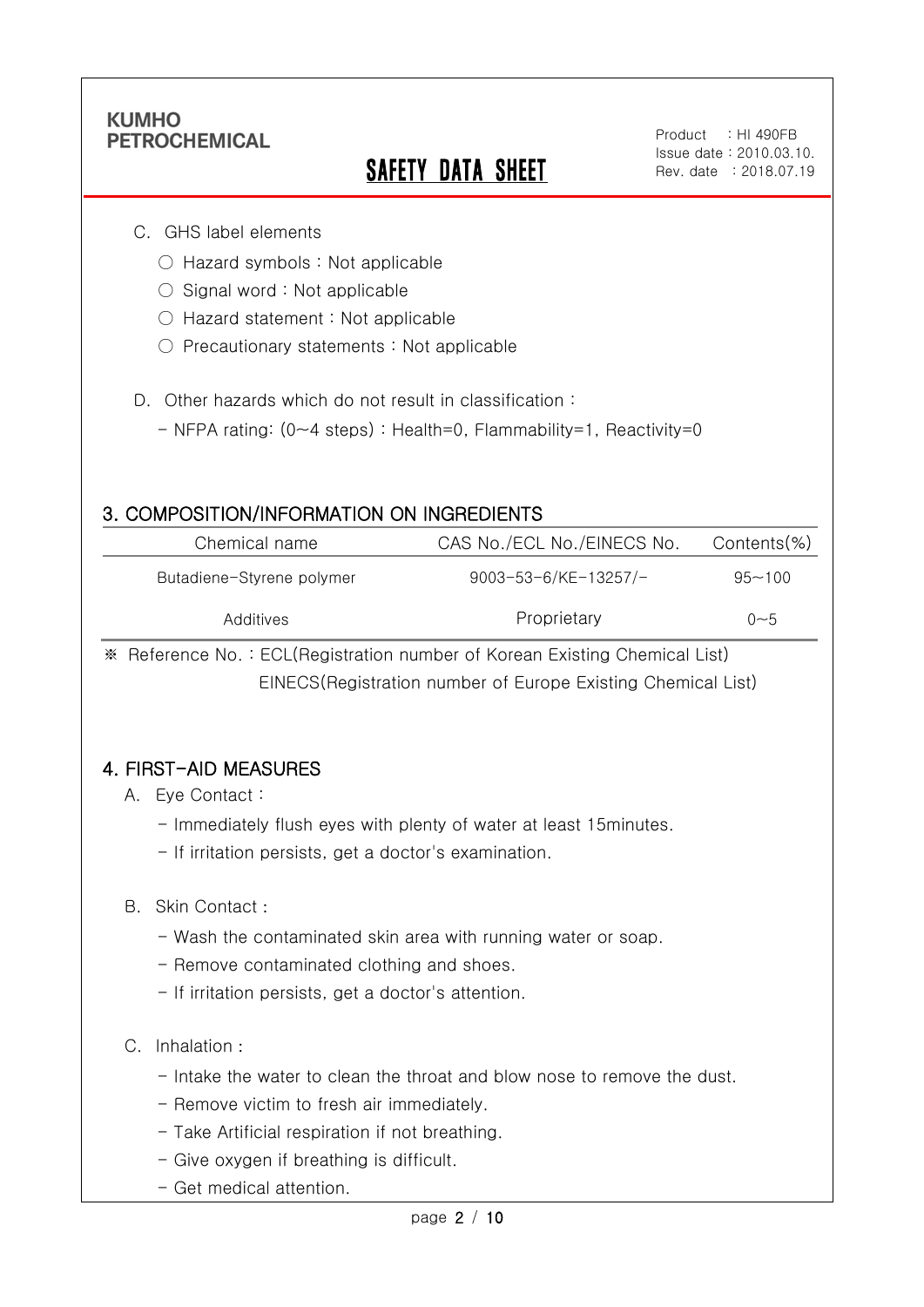# SAFETY DATA SHEET

Product : HI 490FB Issue date : 2010.03.10. Rev. date : 2018.07.19

#### D. Ingestion :

Ī

- Rinse mouth with water.
- Give large amounts of water to relieve stimulus.
- If irritation or symptoms occurs, get a doctor's examination.
- E. Delay and immediate effects and also chronic effects from short and long term exposure :

- Steams by plastic processing at high temperature may cause eyes and respiratory irritation.

- F. Notice to Physician :
	- Treatment may vary with condition of victim and specifics of incident.

### 5. FIRE FIGHTING MEASURE

- A. Suitable (Unsuitable) extinguishing media :
	- $\bigcirc$  Extinguishing media : Carbon Dioxide, Water, foam.
	- Unsuitable Extinguishing media : Do not use direct water.
	- $\circlearrowright$  Large fire : Water spray, regular foam
- B. Specific hazards arising from the chemical
	- Combustion :
		- Irritating, corrosive and/or toxic gases may occur by fire.
		- Generate pyrolysis such as carbon dioxide, carbon monoxide and styrene when combustion.
	- Levels of fire hazard :
		- Containers may rupture or explode if exposed.
		- Dust / air mixtures may ignite or explode.
- C. Fire fighting procedures and equipments :
	- Wear appropriate personal protective equipment(see section 8. EXPOSURE CONTROLS/PERSONAL PROTECTION).
	- Avoid inhalation of smoke or gas when fire fighting.
	- Move container from fire area if it can be done without risk.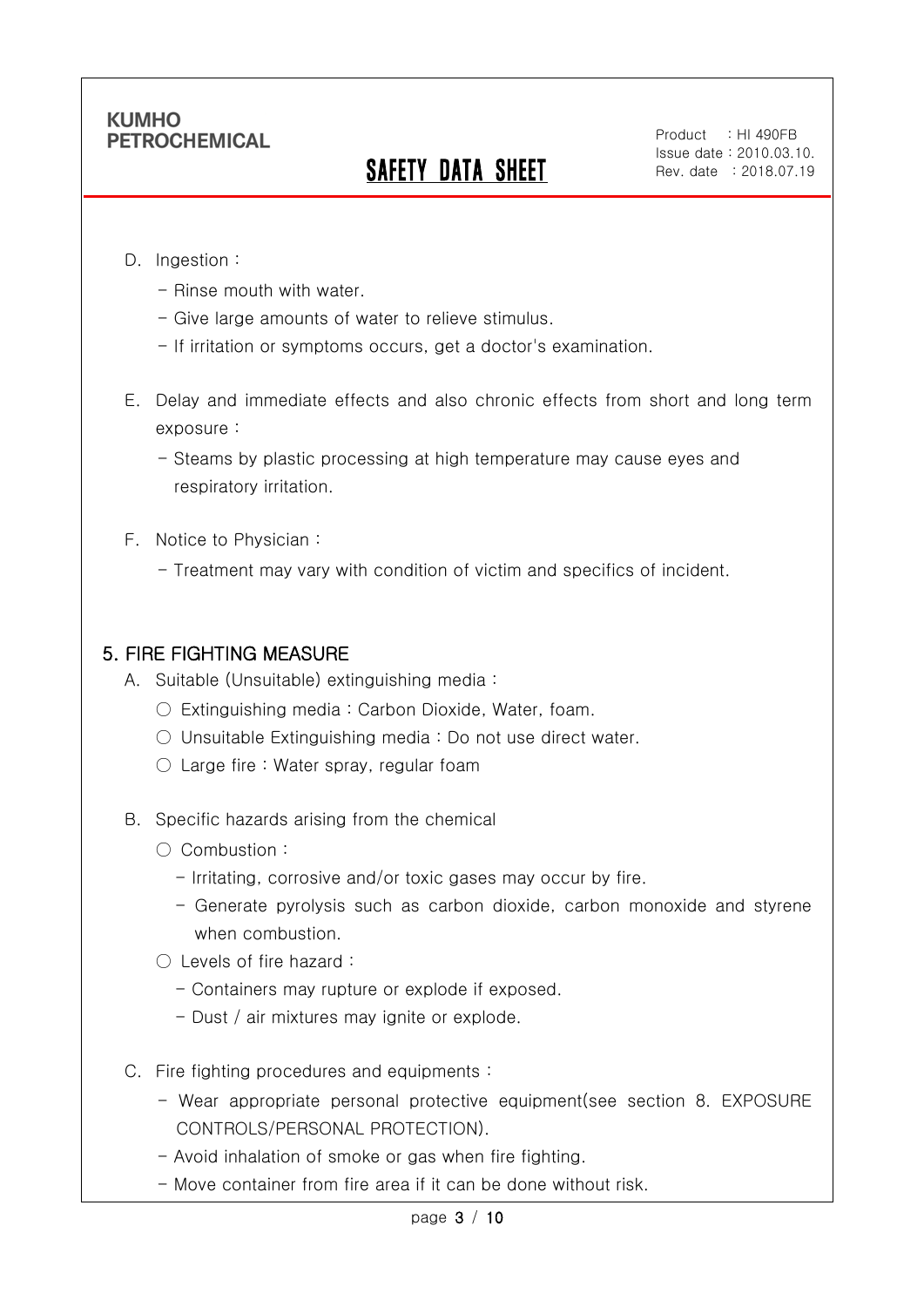Ī

# SAFETY DATA SHEET

Product : HI 490FB Issue date : 2010.03.10. Rev. date : 2018.07.19

- Cool containers with water until well after fire is out.
- Stay upwind and keep out of low areas.
- Avoid inhalation of substance itself or combustion.

## 6. ACCIDENTAL RELEASE MEASURES

- A. Personal Precautions, Protective Equipment and Emergency procedures :
	- Perform in accordance with「See section 8. EXPOSURE CONTROLS / PERSONAL PROTECTION」. Put on appropriate personal protective equipment.
	- Use a way to minimize dust.
	- Avoid contact with eyes and skin.
	- Avoid inhalation of substance itself or combustion.
	- Evacuation against the wind.
	- Keep unauthorized personnel out.
	- Avoid contact with heat, sparks, flame or other ignition sources.
- B. Environmental Precautions
	- Avoid dispersal of spilt material and runoff and contact with waterways, drains and sewers. If large spills, advise emergency services.
- C. Methods and materials for containment and cleaning up :
	- $\bigcirc$  For small spills.
		- Remove all sources of ignition.
		- Suppression occurrence of dust.
		- Appropriate container for disposal of spilled material collected.
		- Ventilate leak areas and clearing leak area.
	- For large spills.
		- Remove all sources of ignition.
		- Suppression occurrence of dust.
		- Avoid entering to sewers or water system.
		- For disposal of spilled material in appropriate containers collected and clear surface.
		- Appropriate container for disposal of spilled material collected.

## 7. HANDLING AND STORAGE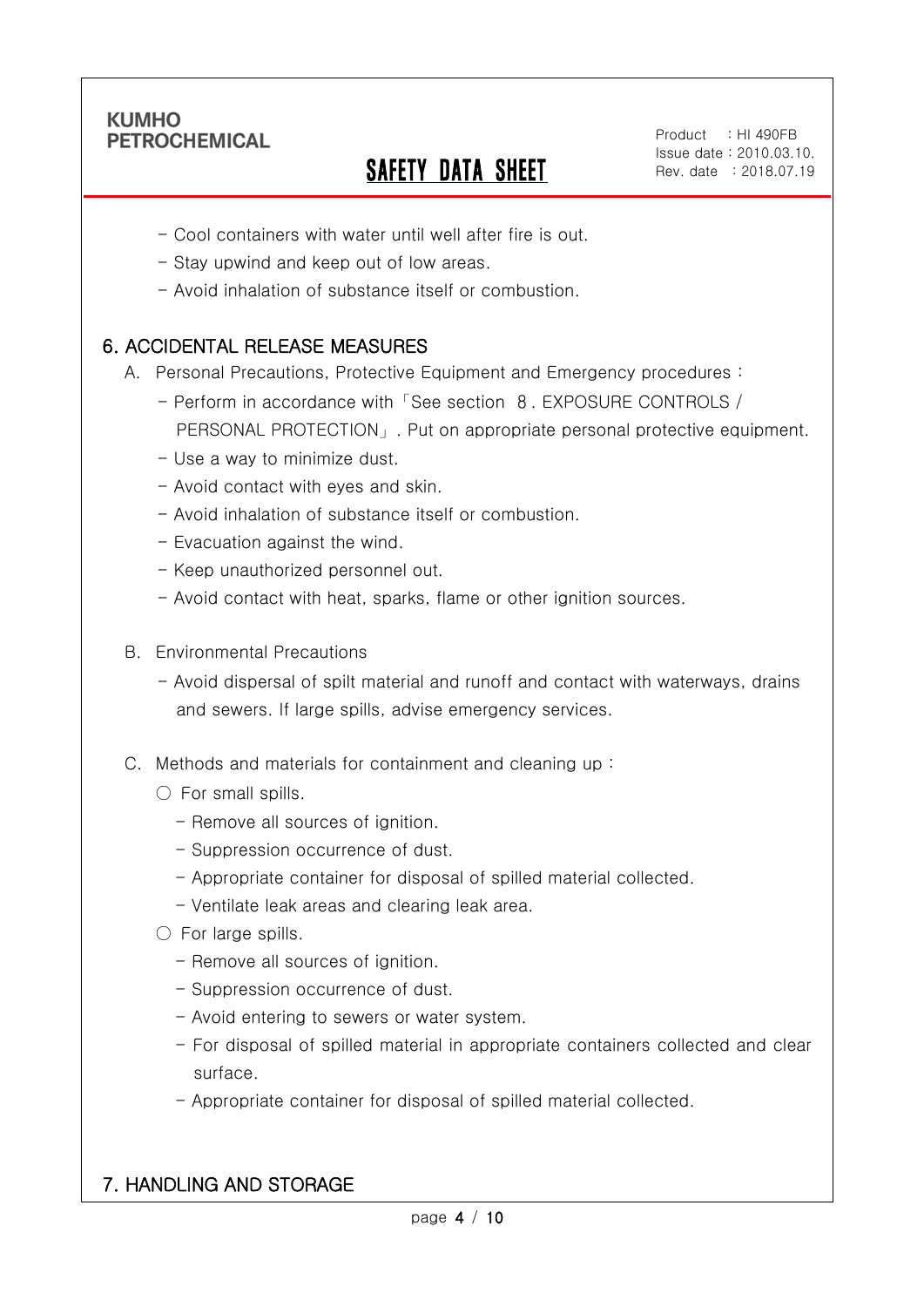## SAFETY DATA SHEET

#### A. Handling :

Ī

- Perform in accordance with 「 See section 8. EXPOSURE CONTROLS / PERSONAL PROTECTION」. Put on appropriate personal protective equipment.
- Handle in a well-ventilated place.
- Avoid contact with heat, sparks, flame or other ignition sources.
- Remove all sources of ignition.
- Use all the equipment after the ground.
- Wash thoroughly after handling.
- B. Storage Precautionary Statements :
	- Keep in original container and tightly closed.
	- Do not store where the moisture.
	- Avoid contact with incompatible materials.

### 8. EXPOSURE CONTROLS/PERSONAL PROTECTION

- A. Exposure limit
	- Exposure limit under ISHL : Not applicable
	- ACGIH : Not applicable
	- Biological exposure limits : Not applicable
- B. Engineering Controls
	- A system of local and/or general exhaust is recommended when employee exposures are above the Exposure Limits. Local exhaust ventilation is generally preferred because it can control the emissions of the contaminant at its source, preventing dispersion of it into the general work area. The use of local exhaust ventilation is recommended to control emissions near the source.
- C. Personal Protective Equipment :
	- Respiratory Protection : Use the respirator be given official approval by Korea Occupational Safety & Health Agency. Under conditions of frequent use or heavy exposure, Respiratory protection may be needed. Respiratory protection is ranked in order from minimum to maximum. Consider warning properties before use.
		- Dust, mist, fume-purifying respiratory protection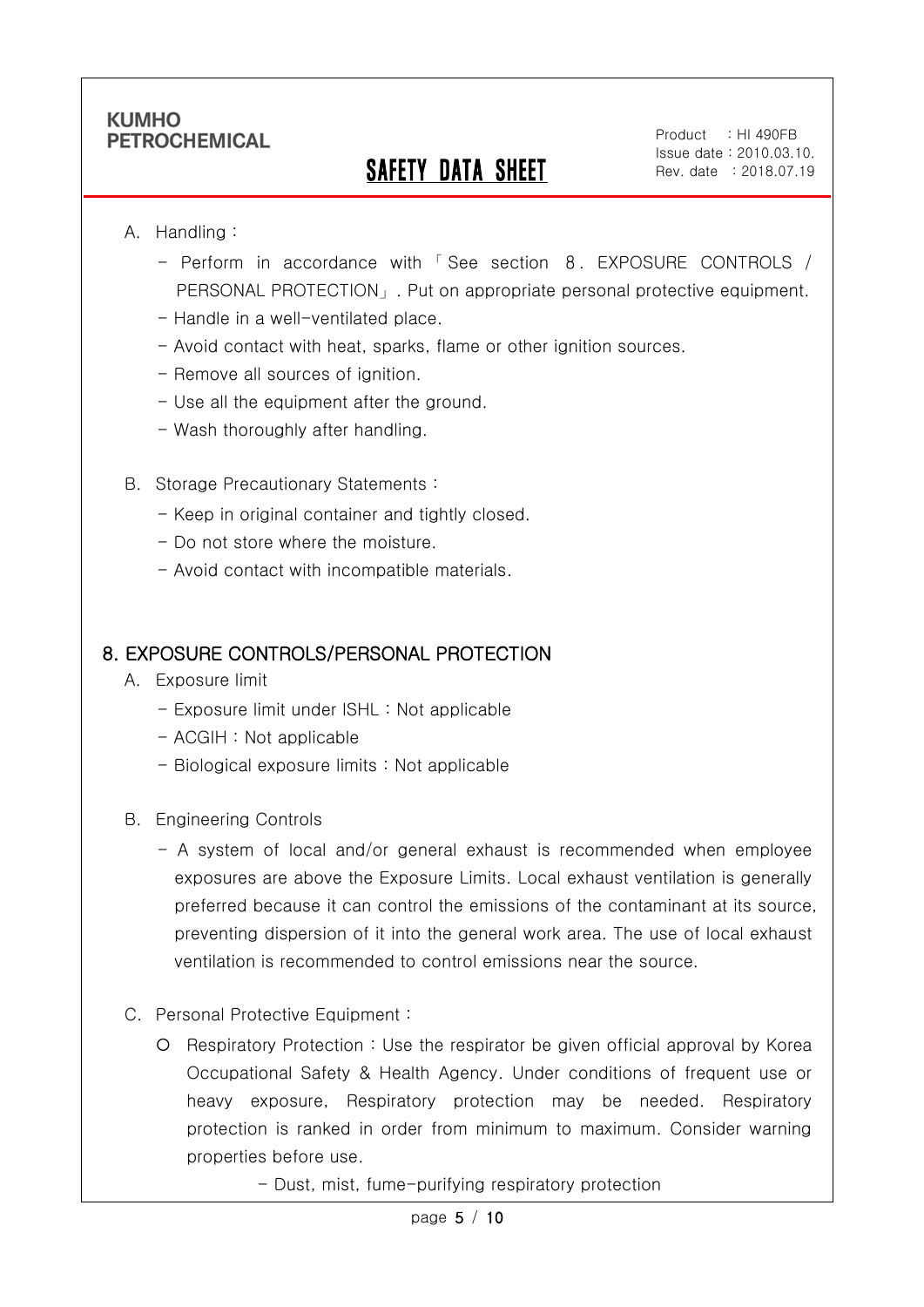Ī

## SAFETY DATA SHEET

Product : HI 490FB Issue date : 2010.03.10. Rev. date : 2018.07.19

- Any air-purifying respirator with a corpuscle filter of high efficiency
- Any respiratory protection with a electromotion fan(for dust, mist, fume-purifying)
- ※ For Unknown Concentration or Immediately Dangerous to Life or Health
- Self-contained breathing apparatus(pressure-demand or other positive-pressure mode in combination)
- Supplied-air respirator with full facepiece
- Eye Protection : Wear primary eye protection such as splash resistant safety goggles with a secondary protection faceshield. Provide an emergency eye wash station and quick drench shower in the immediate work area.
- Hand Protection : Wear chemical resistant protected gloves if there is hazard potential for direct skin contact. Wear heat resistant protected gloves to withstand the temperature of molten product.
- Body Protection : Wear chemical resistant protected clothing if there is hazard potential for direct contact.

## 9. PHYSICAL AND CHEMICAL PROPERTIES

- A. Appearance : Pellet
- B. Odor : Odorless
- C. Odor threshold : Not available
- D. pH : Not applicable
- E. Melting point/Freezing point : 180~200℃
- F. Initial Boiling Point/Boiling Ranges : Not available
- G. Flash point 350℃(662℉)
- H. Evapourating Rate : Not applicable
- I. Flammability(solid, gas) : Not available
- J. Upper/Lower Flammability or explosive limits : Not available
- K. Vapour pressure : Not applicable
- L. Solubility : Insoluble
- M. Vapour density(Air=1) : Not applicable
- N. Relative density : 1.03~1.05
- O. Partition coefficient of n-octanol/water : Not available
- P. Autoignition Temperature : 455℃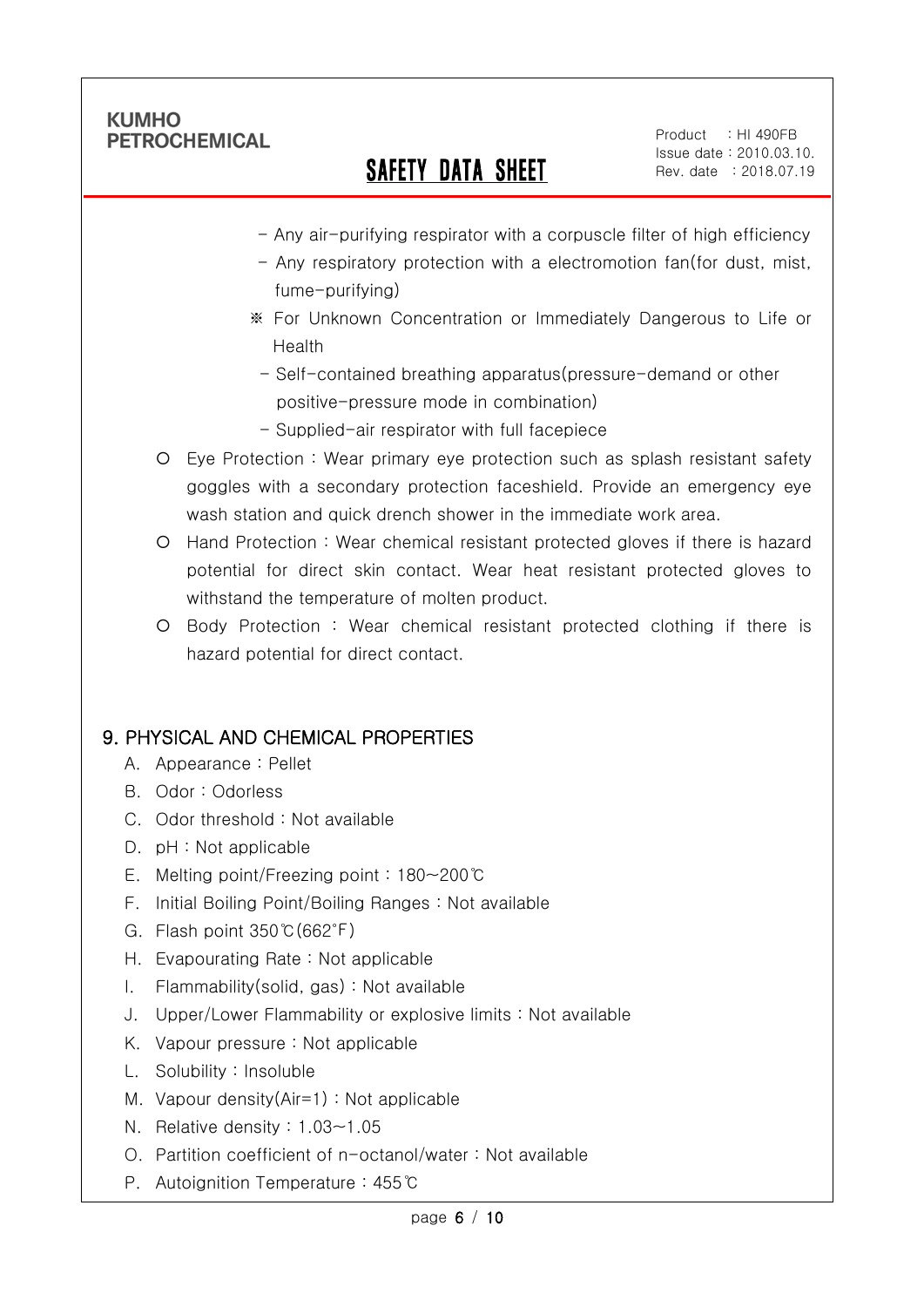Ī

# **SAFETY DATA SHEET**

Product : HI 490FB Issue date : 2010.03.10. Rev. date : 2018.07.19

- Q. Decomposition Temperature : Not available
- R. Viscosity : Not applicable
- S. Molecular weight : Not available

## 10. STABILITY AND REACTIVITY

- A. Stability
	- This material is stable under recommended storage and handling conditions
- B. Possibility of Hazardous Reaction
	- Will not occur.
- C. Conditions to Avoid
	- Avoid contact with heat, sparks, flame or other ignition sources.
- D. Materials to Avoid
	- Strong oxidizing agents.
- E. Hazardous Decomposition Products
	- Combustion may cause carbon oxide, nitrogen oxides.

#### 11. TOXOCOLOGICAL INFORMATION

- A. Information on the likely routes of exposure
	- (Respiratory tracts) : Not applicable
	- (Oral) : Not applicable
	- (Eye ∙ Skin) : Not applicable
- B. Delayed and immediate effects and also chronic effects from short and long term exposure
	- Acute toxicity : Not available
	- Skin corrosion/irritation : Not available
	- Serious eye damage/irritation : Not available
	- O Respiratory sensitization : Not available
	- O Skin sensitization : Not available
	- Carcinogenicity : Not available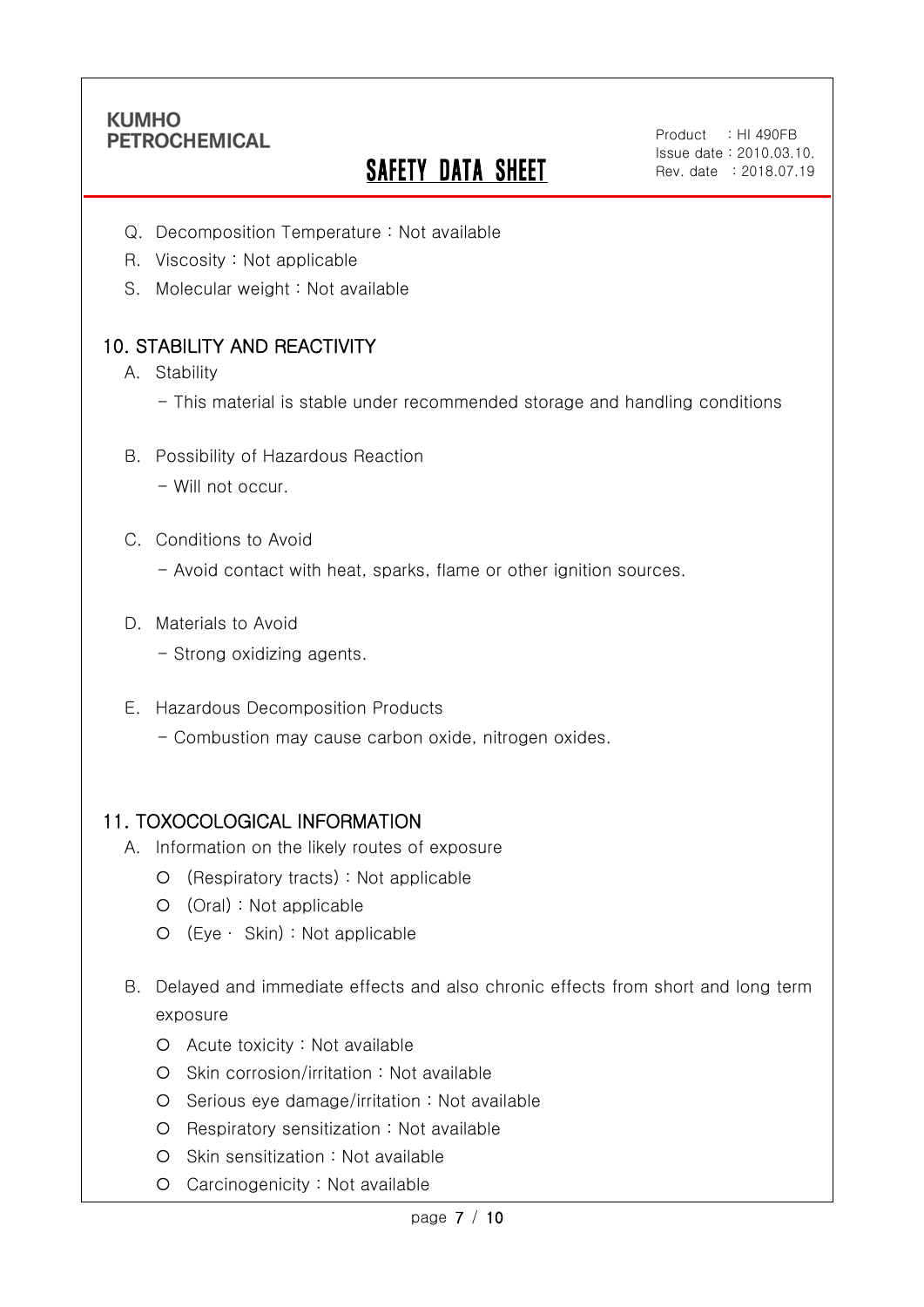Ī

# SAFETY DATA SHEET

Product : HI 490FB Issue date : 2010.03.10. Rev. date : 2018.07.19

- Germ cell mutagenicity : Not available
- $O$  Reproductive toxicity : Not available
- Specific target organ toxicity(single exposure) : Not available
- Specific target organ toxicity(repeated exposure) : Not available
- Aspiration hazard : Not available
- O Chronic effect : Not available
- C. Calculation the classification of the mixture(acute toxicity estimate calculation etc.) : Not applicable

### 12. ECOLOGICAL INFORMATION

- A. Ecotoxicity : Not available
- B. Persistence and degradability : Not available
- C. Bioaccumulative potential : Not available
- D. Mobility in soil : Not available
- E. Other adverse effects : Not available

#### 13. DISPOSAL CONSIDERATION

- A. Disposal methods
	- The user of this product must properly characterize the waste/container generated from the use of this product in accordance with all applicable federal, state and/or local laws and regulations in order to determine the proper disposal of the waste in accordance with all applicable federal, state and/or local laws and regulations.
- B. Special precautions for disposal :
	- The user of this product must disposal by oneself or entrust to waste disposer or person who other' s waste recycle and dispose, person who establish and operate waste disposal facilities.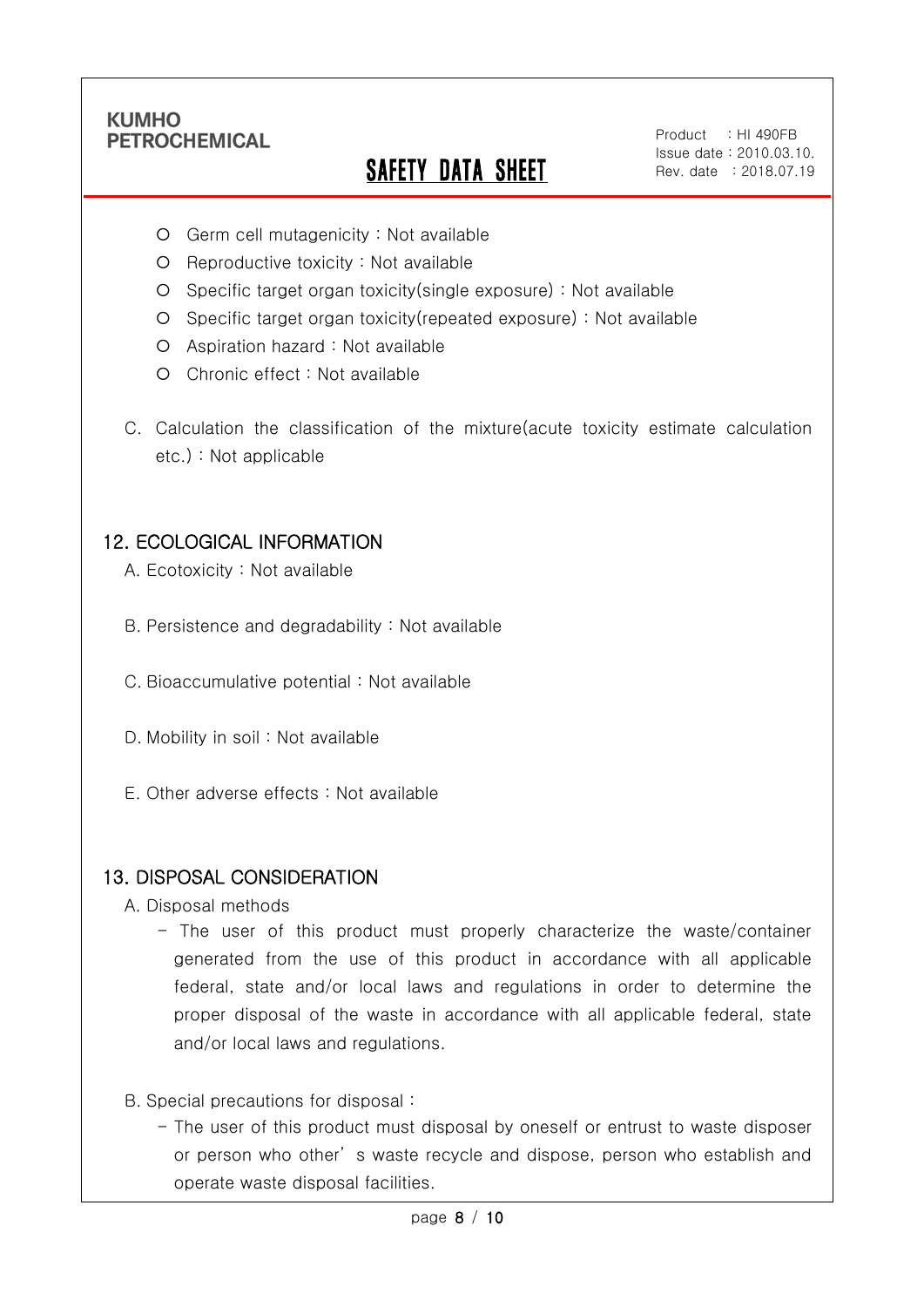Ī

## **SAFETY DATA SHEET**

- Dispose of waste in accordance with local regulation.

### 14. TRANSPORT INFORMATION

- A. UN number : Not regulated for transport of dangerous goods
- B. Proper shipping name : Not applicable
- C. Hazard class : Not applicable
- D. Packing group : Not applicable
- E. Marine pollutant : Not applicable
- F. Special precautions for user related to transport or transportation measures :
	- 1) EmS FIRE SCHEDULE : Not applicable
	- 2) EmS SPILLAGE SCHEDULE : Not applicable
- G. IATA Transport : Not Classified as dangerous for IATA Transport

#### 15. REGULATORY INFORMATION

- A. Korea Industry Safety and Health Law (ISHL) :
	- $\circ$  This product is not subject to the chemical for classification and labeling under ISHL Article 41.
- B. The Toxic Chemical Control Act in Korea(TCCA)
	- $\bigcirc$  This product is not classified as Toxic chemical and Observational chemical under TCCA Article 2.3. and 2.4.
	- Toxic Release Inventory(TRI) Chemicals: Not regulated
- C. Dangerous goods Safety Management Law in Korea : Not applicable

D. US regulations